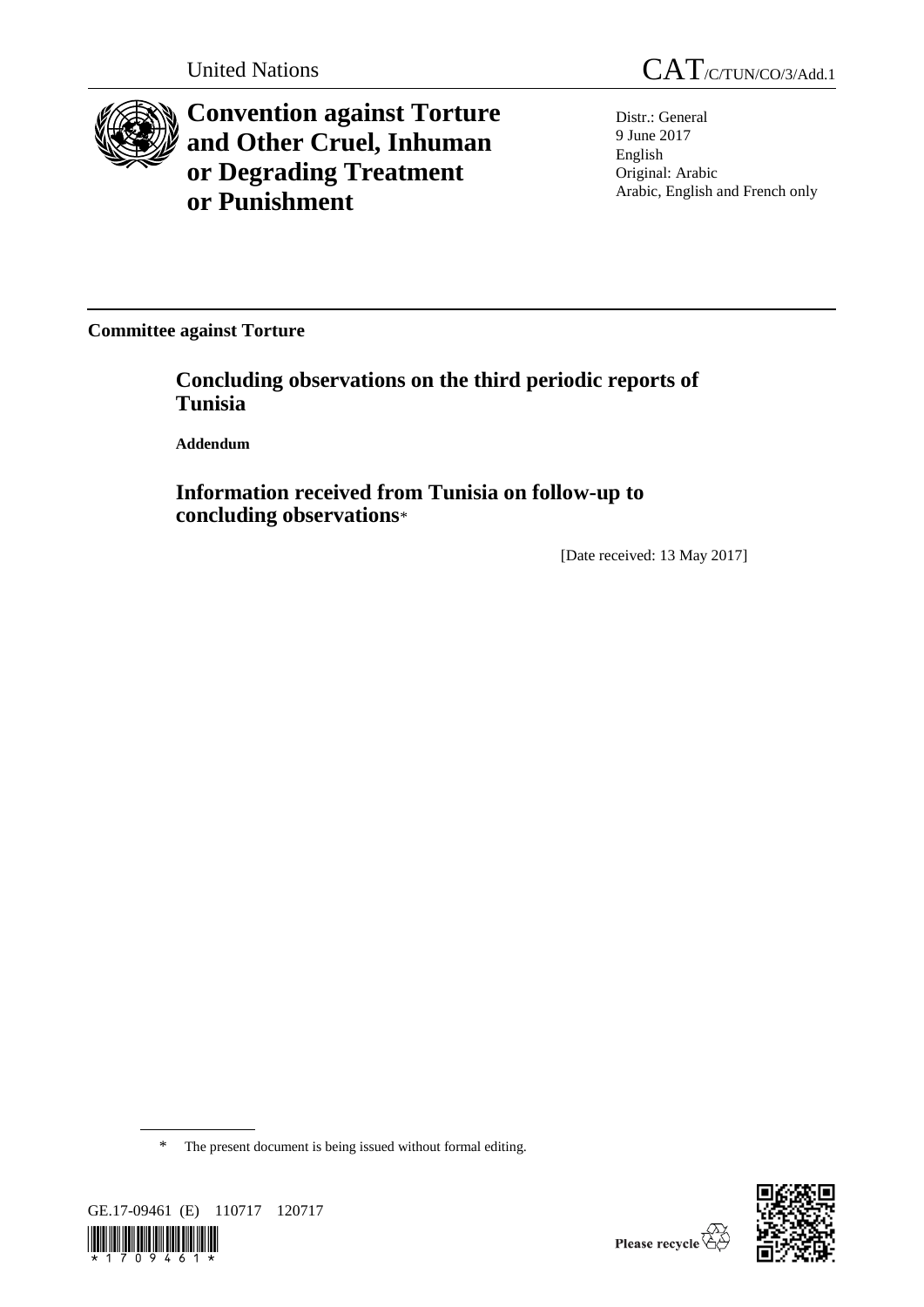# **Reply to the recommendations issued by the Committee against Torture in response to the third periodic report of Tunisia on the Convention against Torture and Other Cruel, Inhuman or Degrading Treatment or Punishment**

1. The Government of Tunisia acknowledges the recommendations issued by the Committee against Torture on 10 June 2016 in its concluding observations on the third periodic report of Tunisia, which it discussed at its 1398th and 1401st sessions held on 19 and 21 April 2016. The Committee requested the Government of Tunisia to submit, by 13 May 2017, its response to the recommendations contained in paragraph 16 on allegations of torture and ill-treatment, paragraph 28 on conditions of detention and paragraph 38 on the Truth and Dignity Commission.

2. The Government of Tunisia submits the following responses to the recommendations of the Committee:

# **First: Recommendation of the Committee concerning allegations of torture and illtreatment (paragraph 16 of the concluding observations)**

3. The Public Prosecutor exercises direct oversight over all activities of the judicial police, in accordance with article 13 bis of the Criminal Procedure Code, as amended by Act No. 2016-5 of 16 February 2016, pursuant to which a person may be detained or have their detention extended only where written permission has been obtained from the Public Prosecutor. Before the entry into force of Act No. 2016-5 on 1 June 2016, the Ministry of Justice and the Ministry of the Interior organized a series of meetings between the Public Prosecutor, law enforcement officials of the public security services and the National Guard with a view to improving the implementation of the Act and identifying practical solutions to the obstacles to its implementation. The Public Prosecutor continues to exercise strict oversight over all cases in which the detention of a person is extended. Detention cannot be extended automatically; rather, written permission must be obtained from the Public Prosecutor, who must first listen to the suspects' statements in person and consider the likelihood that they will be taken back into custody. This ensures that any suspected cases of torture are investigated promptly by the Prosecutor. In no case may detention last for more than 48 hours, extendible for a further 24 hours in the case of misdemeanours and 48 hours in the case of felonies.

4. The investigating judge is responsible for overseeing all activities that he or she has authorized the judicial police to perform, in accordance with the new article 57 of the Criminal Procedure Code as amended by Act No. 2016-5. In such cases, the police officers are not permitted to overstep the mandate granted to them in writing by the judge.

5. The Government is taking all possible steps to install video surveillance equipment in interrogation centres and places of custody. Video surveillance equipment has been installed at six model centres in cooperation with the United Nations Development Programme (UNDP), as referred to in paragraph 168 of the third periodic report of Tunisia, and at detention centres in Gorjani, El Aouina and Bouchocha. The Government hopes that the experience gained at those centres may be progressively introduced into other interrogation centres and places of custody throughout the country. Judges can access the recordings upon request.

6. On 16 May 2016, the Government convened a press conference at the office of the Head of the Government, at which the minister responsible for liaisons with constitutional authorities and civil society and for human rights issues, who acted as head of the Tunisian delegation to the Committee against Torture during the discussions on the country's third periodic report, presented the recommendations of the Committee.

7. Upon receiving the delegation involved in the discussions on the report, the Head of the Government reaffirmed the commitment of Tunisia to combatting all forms of torture and ill-treatment.

8. A national consultation was held with civil society on 19 May 2016, as a result of which a number of legislative, institutional and procedural propositions were produced. These will be taken into account when drawing up the action plan for implementing the recommendations of the Committee.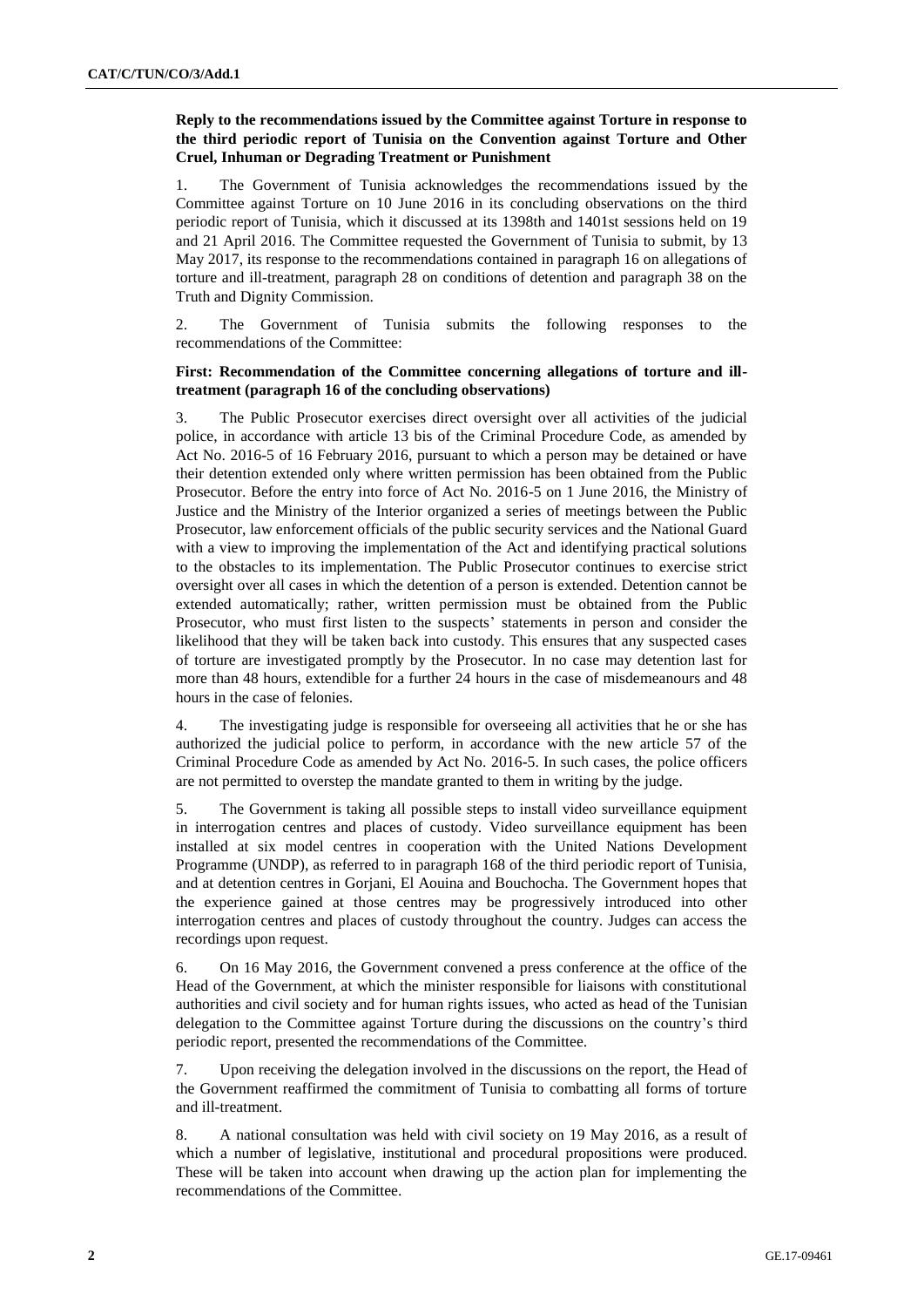9. Article 67 of Basic Law No. 2015-26 of 7 August 2015 on combating terrorism and money-laundering sets out provisions for the composition of the National Committee on Combating Terrorism. It may in no way be misinterpreted as guaranteeing impunity for officers of the security services suspected of committing acts of torture or ill-treatment.

10. The Government has introduced legislative and administrative measures to prevent impunity among law-enforcement and anti-terrorism officials suspected of committing acts of torture or ill-treatment. To that end, the Tunisian control mechanisms are working with the UNDP, under the guidance of a steering committee, to develop a reference framework for the new ministerial policy of the Ministry of the Interior on oversight, investigations and inquests and on the system for receiving complaints and petitions from citizens, which meets international standards of good governance.

11. The Ministry of the Interior, through its control mechanisms, takes all appropriate disciplinary measures in response to cases of torture or ill-treatment. All cases involving potential criminal liability are referred to the Public Prosecutor so that the necessary judicial measures may be taken, in accordance with the Criminal Code. This does not prejudice the right of the complainant to have direct recourse to the judiciary, including in order to drop the case.

12. Failure to report an incidence of torture is considered a crime in accordance with paragraph 101 bis of the Criminal Code.

13. To date, 18 investigations have been opened into acts of torture committed by antiterrorism officers, of which three were launched based on reports submitted by the Public Prosecutor or the investigating judge. All investigations are currently ongoing.

14. As part of its commitment to education in human rights, quality and professional responsibility, the Ministry of the Interior provides human rights training to members of the internal security forces in line with international standards, in order to ensure that its employees are qualified in the field of human rights in accordance with United Nations guidance, the international treaties ratified by Tunisia and domestic legislation, which includes provision for the protection of fundamental human rights and freedoms. The training is conducted by national and international academic experts, who are provided through the international cooperation mechanisms set up with, among others, the Council of Europe, the Office of the United Nations High Commissioner for Human Rights (OHCHR), the United Nations Educational, Scientific and Cultural Organization (UNESCO), the International Committee of the Red Cross (ICRC) and the Geneva Centre for the Democratic Control of Armed Forces (DCAF). The Government is also taking steps to develop schools for members of the National Guard and the National Police and to build police academies.

15. The Government is preparing a number of bills with the aim of reforming the security sector:

1. **A bill to amend the basic general law for the internal security forces**: It contains provisions on discipline and on respect for the supremacy of the law and human rights, in line with the principles underlying the work of the security forces as set out in article 19 of the Constitution. This will necessitate an in-depth review of the functions and composition of the internal security forces to ensure that they meet the requirements of democratic law.

2. **A bill on peaceful assembly**: This is intended to amend **Act No. 1969-04 on public gatherings, demonstrations, processions and parades** as many of the provisions contained therein do not meet the relevant international standards. The Ministry of the Interior has issued binding operations memoranda to suspend, until the passage of the new bill, the application of all principles and provisions in the law that allow for the use of firearms but do not meet international standards.

3. **A bill regulating conditions for the use of force by the armed forces during operations to maintain the peace, combat terrorism and intervene in situations of emergency or natural disaster**: The bill is designed to preserve the balance between, on the one hand, the stability of the State and the protection of national territory and, on the other, the need to protect human rights and freedoms as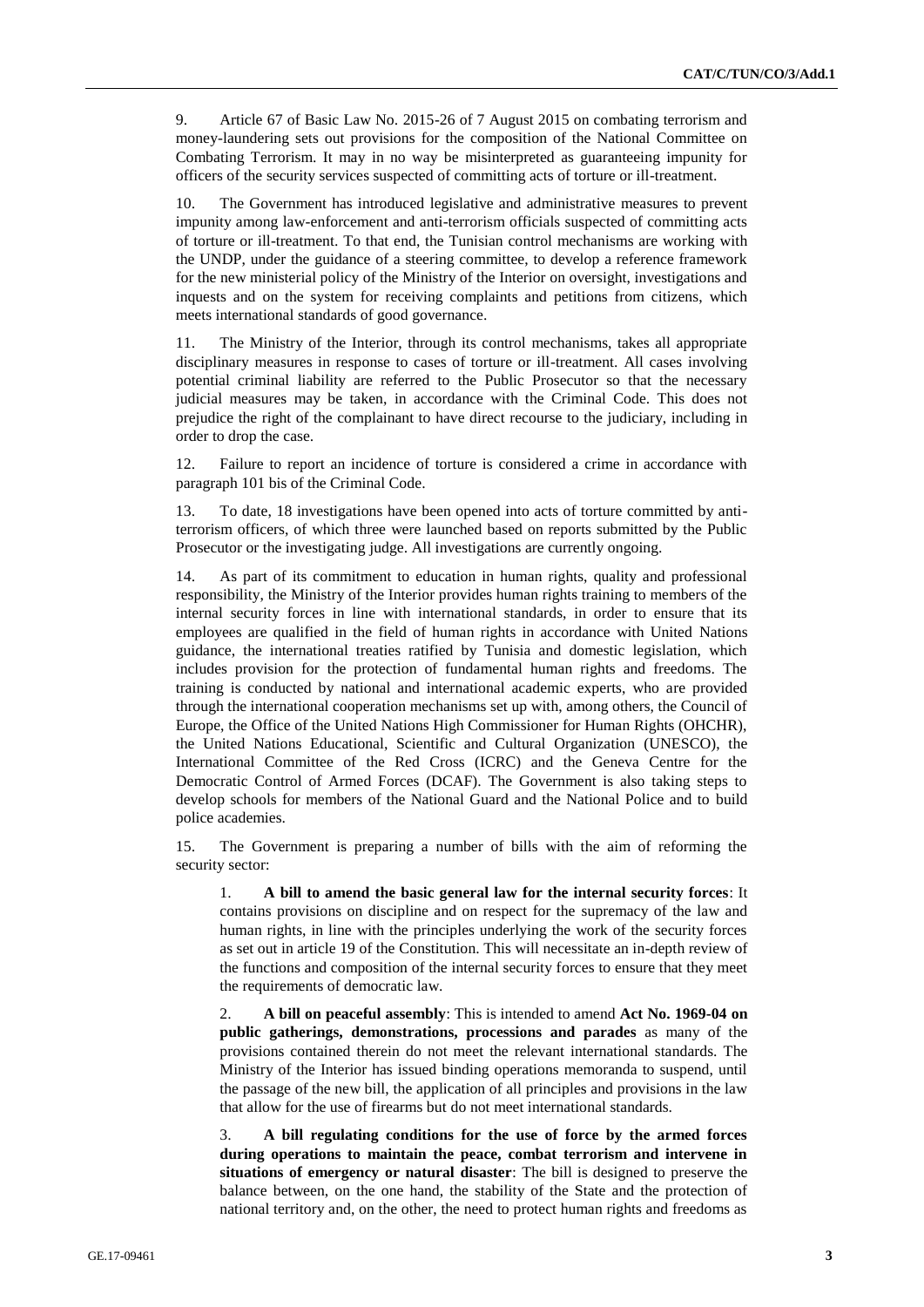provided for under article 49 of the Constitution. The bill is currently being studied by the relevant ministries, under the supervision of the Presidency of the Government.

4. **A bill on preventing attacks on the armed forces**: This is intended to provide the necessary protection to security personnel who are subject to threats and attacks, including attacks against their families and property. The bill makes specific provision for the Government to provide a comprehensive system of compensation for victims of such attacks, in particular given that the current system of protection is no longer sufficient to shield security officers from the risk of terrorist attacks.

5. **A draft governmental decree on the Code of Conduct for internal security forces under the purview of the Ministry of the Interior**: The aim of this is to set out rules for professional behaviour and best practice to be observed by the security sector in order to ensure that the law is upheld within the professional sphere and that the proper respect is granted to human rights and freedoms, in line with the law. A specially assembled working group is currently in the process of preparing the draft.

6. A draft governmental order is also being prepared to establish a human rights department in the Ministry of the Interior.

**Second: Recommendation of the Committee concerning conditions of detention (paragraph 28 of the concluding observations)**

# **(a) Reducing overcrowding in prisons by making more use of alternatives to incarceration**

#### **Alternatives to incarceration**

16. Despite the fact that, since 2009, unpaid community service and the application of punitive damages have been available for use as alternatives to incarceration, in accordance with articles 15 bis and 15 quater of the Criminal Code, they are not frequently applied in criminal cases.

17. The Ministry of Justice has taken steps to increase awareness among judges of the importance of using those sanctions, in particular through the provision of continuous professional development courses. In March 2016, for example, a training course was held on alternative sanctions provided for in the Criminal Code.

18. A joint initiative has been launched by the Ministry of Justice and ICRC to establish a model office affiliated to the Court of First Instance in Sousse. Since 2013, the office has been providing training to judges on the selection of appropriate sanctions based on the nature of the offence and on the individual circumstances of the offender, in addition to training on the effectiveness of community service in practice and its contribution to reducing prison overcrowding. This has helped to decrease overcrowding at Messaadine prison by around 25 per cent and to reduce recidivism among persons sentenced to community service.

19. On 17 May 2016, the Ministry of Justice approved a two-year project to increase the use of alternative sentences at Messaadine prison.

## **Pardon and conditional release**

20. The President of Tunisia has the power to pardon offenders; in accordance with article 371 of the Criminal Procedure Code, the President may choose to lift the sanction placed on an offender, reduce the duration of the sanction or replace it with a less severe sanction as provided for by the law. Pardons are granted in a transparent manner. Recipients must have demonstrated good behaviour and must not have committed a serious offence.

21. Offenders may be granted conditional release if they have served part of their sentence and have shown themselves to be repentant during their time in prison, or if their release would be beneficial to society, in accordance with articles 353 and 354 of the Criminal Procedure Code. Conditional release may be granted by the Minister of Justice or the sentencing judge, as appropriate.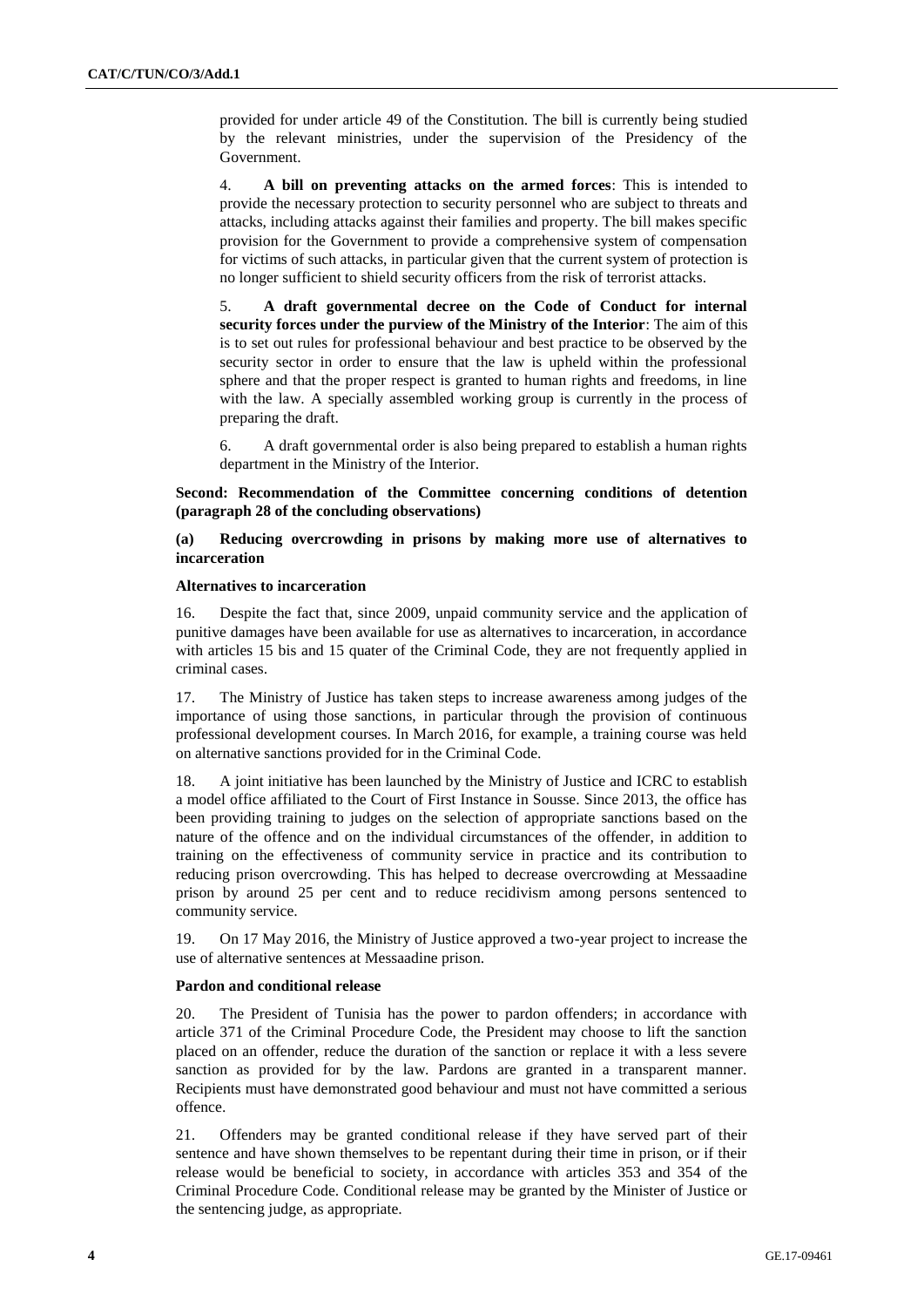| Year                   | Judicial conditional<br>release | Conditional<br>release | Presidential pardon | Total |
|------------------------|---------------------------------|------------------------|---------------------|-------|
| 2012                   | 3292                            | 7636                   | 9619                | 20547 |
| 2013                   | 4440                            | 6720                   | 4764                | 15924 |
| 2014                   | 3969                            | 4889                   | 4795                | 13653 |
| 2015                   | 4619                            | 2713                   | 6951                | 14283 |
| 2016                   | 3928                            | 4364                   | 5800                | 14092 |
| 2017 (until end March) |                                 | 1731                   | 5239                | 6970  |

22. Pardons and conditional release provide a fundamental solution to prison overcrowding. As a result, a clear reduction has been achieved in the number of individuals held in Tunisian prisons, as shown in the following table.

23. The proportion of offenders serving time for drugs offences is high, equivalent to more than 28 per cent (6,662 detainees out of a total of 23,553), owing to the fact that the current law on drugs imposes a sanction of one year of imprisonment for all persons found guilty of using drugs, regardless of their age or social status. To solve this, the Government has presented a bill before the Assembly of the Representatives of the People under which criminal proceedings for drug use would not be brought against any person who, personally or through a representative, spouse, family member or physician, has asked to be placed on a personal treatment programme for health reasons and has not stopped that treatment or left the medical facility without permission from the treating physician. The bill proposes a radical overhaul of the current law, most notably through the proposed adoption of a medical treatment approach to drug use, rather than merely a punitive approach. Given that the process of approving the bill could take a long time, the Assembly of the Representatives of the People voted, based on a Government initiative, to approve Act No. 2017-39 of 8 May 2017 amending article 12 of the current law. As a result, judges may take account of the attenuating circumstances provided for in article 53 of the Criminal Code when handing down sentences for drug use and may, accordingly, issue prison sentences of less than a year or even suspended sentences. The aim of the amendment is to reduce the number of persons held in prisons for drug-related offences.

24. Steps are also being taken to amend the sanctions provided for in the Criminal Code, in particular prison sentences.

25. In addition, a small technical committee has been established as part of the Ministry of Justice to develop mechanisms to encourage the use of existing alternative sentences and to introduce new alternative measures.

# **(b) Ensuring absolute compliance with the maximum length of pretrial detention and ensuring that persons in detention are brought to trial without excessive delay**

26. According to data from 30 December 2016, almost 50 per cent of all detainees in Tunisia have been detained without sentence (11,753 out of 23,553). In the light of this fact, the Ministry of Justice is taking steps to revise the pretrial detention measures provided for in the Criminal Procedure Code. Efforts are currently focused on finding alternatives to pretrial detention, such as judicial probation and electronic tagging, which are helping to significantly reduce the reliance on pretrial detention.

27. Investigating judges in Tunisia are careful to respect the maximum duration of pretrial detention. They make efforts not to exceed that duration by concluding their investigations within a reasonable time frame and by releasing detainees if the maximum period of pretrial detention set down by the law is exceeded.

28. Furthermore, in line with the Constitution, steps are being taken to revise the provisions of the Criminal Procedure Code to shorten the time frame for investigations and to provide additional guarantees that all suspects will receive a fair trial, including with regard to reasonable time limits and the presumption of innocence.

**(c) Continuing efforts to improve conditions at prison facilities in line with international standards and to strengthen reintegration and rehabilitation activities**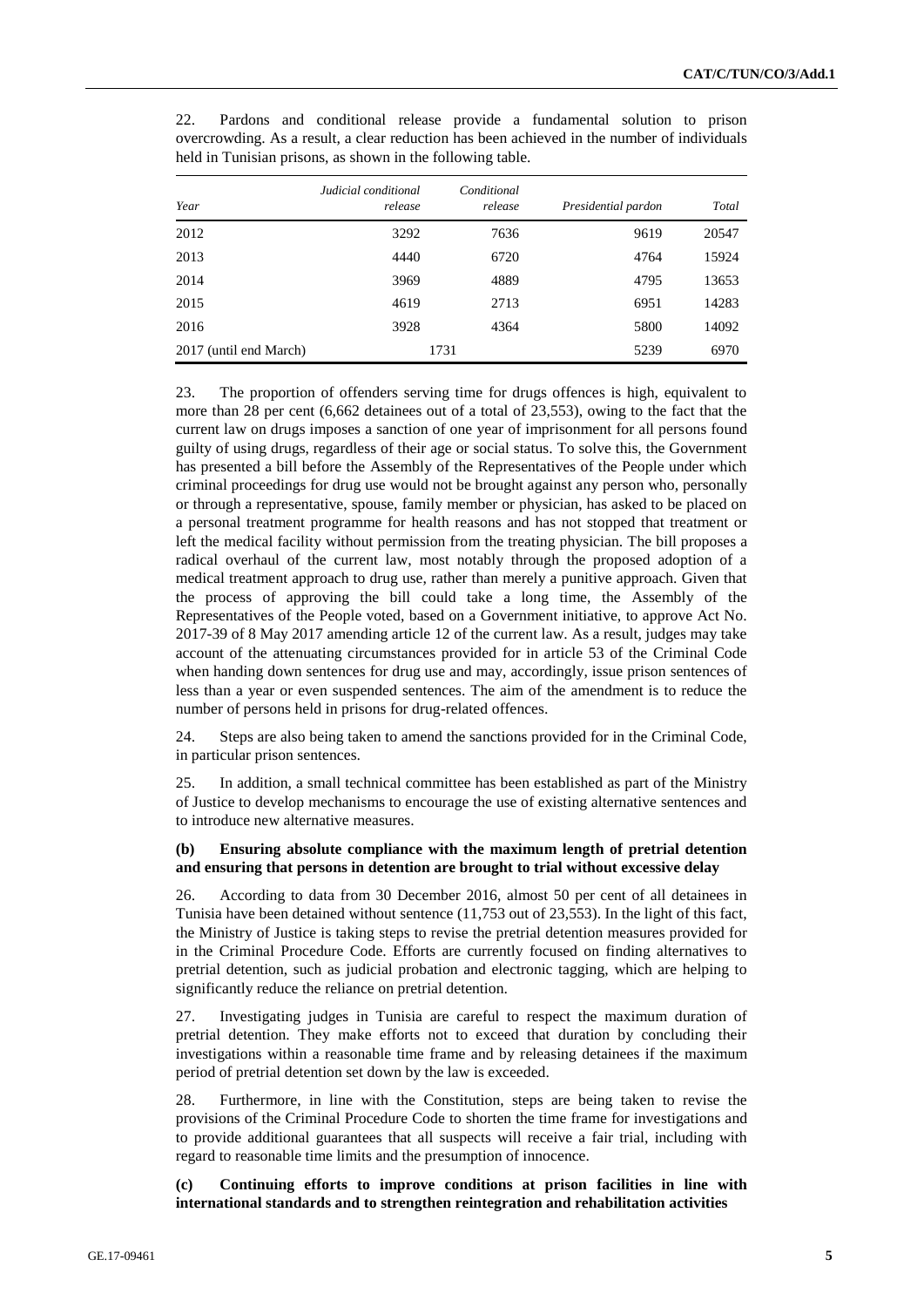29. In February 2015, the Ministry of Justice held a symposium, in collaboration with OHCHR and Penal Reform International (PRI), on developing a national strategy to eliminate overcrowding in Tunisian prisons and to bring them into line with international standards. The following steps have been taken based on the recommendations proposed during the symposium:

- Extensive efforts are being made to increase capacity and to renovate cells and wings at a number of prisons:
	- Additional capacity was created at Sfax, Mahdia and Messaadine prisons (stage 1) and at Monastir prison (stage 1) for 1,480 prisoners in January and March 2017.
	- Additional capacity is to be created at Gabès and Burj Al-Amiri prisons for 1,076 prisoners by June 2017.
	- Four cells are to be built at Sfax prison; work on the project is 95 per cent complete and is expected to be finished by June 2017.
- Between September 2016 and March 2017, work was carried out to adapt a number of prisons, renovate the facilities available to officers, expand the medical facilities, install kitchens and build training facilities. Among other things, the project involved re-roofing the visitor's lounge and central workshop at Mornaguia prison, the renovation and expansion of the medical facilities at Burj Al-Amiri prison, the installation of a new fire suppression system in the new wing of Monastir prison and the installation of a police canine unit and a water storage tank for the fire suppression system at Mahdia prison, in addition to works to connect Gabès prison to the public sanitation network.
- Several projects are under way to renovate certain prisons and build new prisons, such as:
	- The construction of a prison in Bali district with capacity for 1,000 prisoners, which is expected to be completed by May 2020.
	- The construction of a new prison in Béja, which is expected to be completed by 2020.
	- The renovation of Burj Al-Roumi prison to create capacity for an additional 1,000 prisoners, which is expected to be completed by 2021.
	- The construction of new wings at Mornag prison to create capacity for an additional 500 beds.
- With regard to reintegration and rehabilitation activities, efforts have been made to implement the partnership agreement between Tunisia and the United Nations Office on Drugs and Crime (UNODC) intended to improve prevention, awarenessraising and treatment services for drug abuse and for sexually transmitted and bloodborne diseases at prisons and to enhance the rehabilitation and reintegration of prisoners.

### **(d) Putting in place the measures required to ensure the strict separation of accused persons from convicts and adults from minors**

30. In the Tunisian prison system, adult and minor convicts are detained separately: adults in prisons and minors in correctional facilities. Nonetheless, in some exceptional circumstances provided for by the Child Protection Act, certain minors may be held in prisons, although they are still strictly separated from adults. As of December 2016, the number of minors held in prison accounted for 3.8 per cent of all detainees.

31. Work is being carried out to improve prison facilities for the separation of convicts and accused persons, taking account of the relevant aspects of the juvenile justice system and the applicable human rights standards.

32. A number of preventive steps are being taken with regard to perpetrators of terrorist offences, in particular concerning the classification and management of this type of prisoner: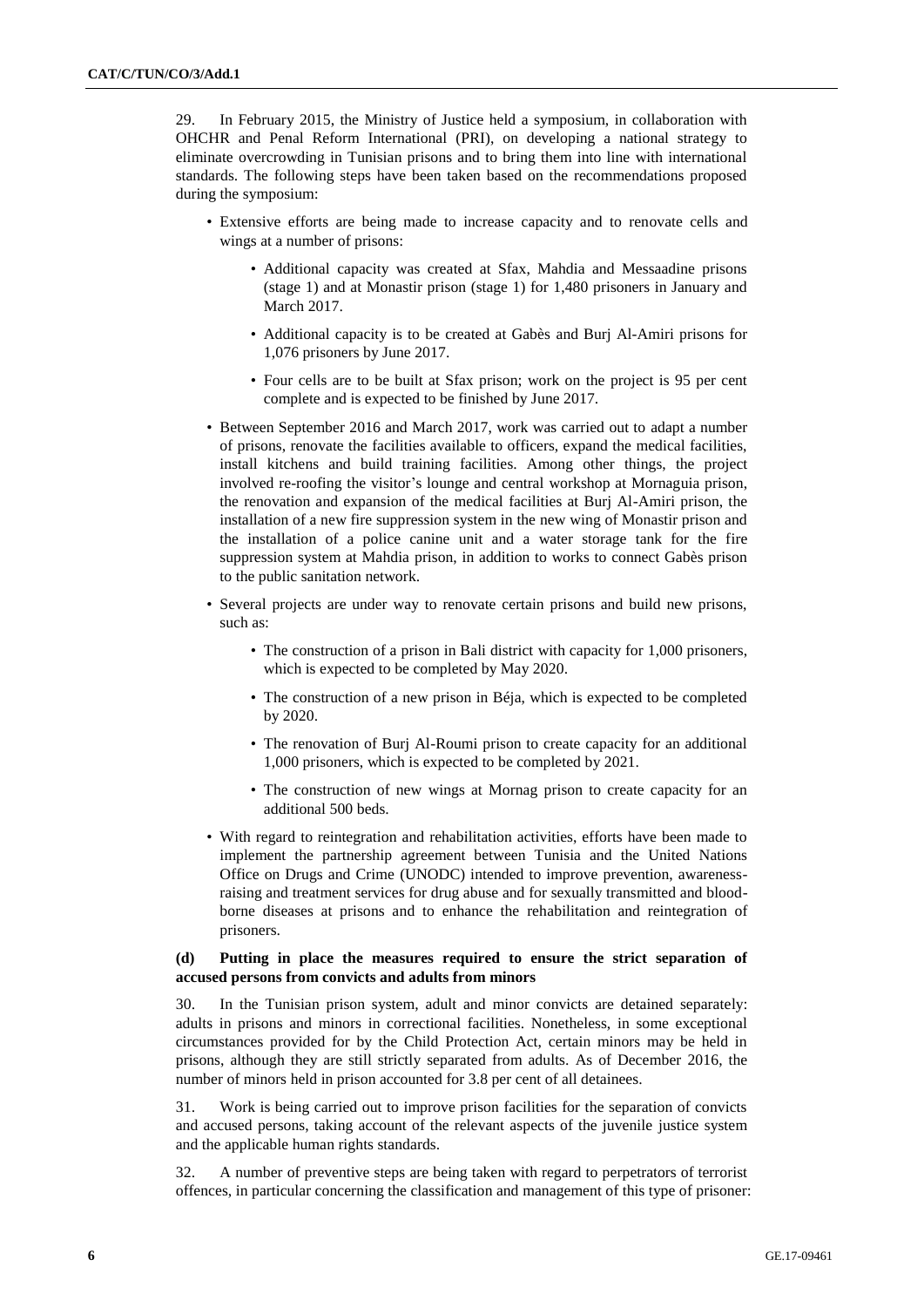- Terrorist offenders are classified according to the threat level they pose, as ascertained from the available data and the type of offence committed. This classification is taken into account when deciding which cells terrorist offenders should be placed in and what transport arrangements should be used.
- Leaders and other agitators are kept under observation in isolated cells with all necessary amenities (ventilation, light, etc.), in accordance with the international treaties on the physical and mental well-being of prisoners.

#### **(e) Increasing the number of qualified staff working with prisoners**

33. In addition to increasing the number of staff at penal institutions in line with the expansion in capacity achieved through the extension of existing prisons and the construction of new prisons, the Ministry of Justice is working to build capacities within the prison administration department in order to make it a motor for the promotion of a human rights culture. To that end, the Ministry has worked with OHCHR to hold training sessions in which some 1,600 prison officials have participated. The training included a general introduction to international human rights standards and covered the role played by employees in strengthening human rights in prisons and correctional facilities, in particular with regard to the rehabilitation and reintegration of prisoners while they serve their sentences.

34. A number of training courses have been held within the framework of the partnership agreement between the Ministry of Women's Affairs, Family and Children and the Ministry of Justice. The courses focused on promoting a human rights culture with regard to children and on preventing violence against children. In 2015 and 2016, more than 200 persons participated in the courses.

35. In 2016, the general programme of the human rights unit was updated to include the provision of basic training to all institutions.

### **(f) Ensuring the availability of medical services in all prison facilities**

36. Health services are provided at all prison facilities. The Ministry of Justice is developing these services by improving the infrastructure available — such as the renovation and expansion of medical facilities at Burj Al-Amiri prison — and by providing training to personnel.

37. Ten full-time general practitioners and 57 medical assistants have been hired and three ambulances have been acquired. A medical testing centre has also been established at Mornaguia prison in cooperation with ICRC.

38. The Ministry of Justice has launched a number of programmes to improve health services at prisons:

- An agreement has been signed with the Military School of Health to provide secondlevel health care training to 30 nurses in April 2017, to be repeated in September 2017;
- Six full-time general practitioners, two dentists and seven technicians have been hired by the Ministry of Health and assigned to the Prisons and Rehabilitation Department;
- Under the agreement concluded with UNODC, work is due to start at four model prisons and correctional centres as part of a programme to provide medical, psychological and social counselling to drug addicts and to sufferers of acquired immune deficiency syndrome (AIDS), hepatitis and tuberculosis.

# **(g) Ensuring that solitary confinement is used only as a last resort and with the possibility of judicial review, in accordance with international standards**

39. Work is under way to revise the 2002 Prisons Act to bring it into line with international standards.

40. Solitary confinement is currently used only in exceptional circumstances and in strict accordance with international standards, as a means of preventing terrorist offenders from influencing other prisoners.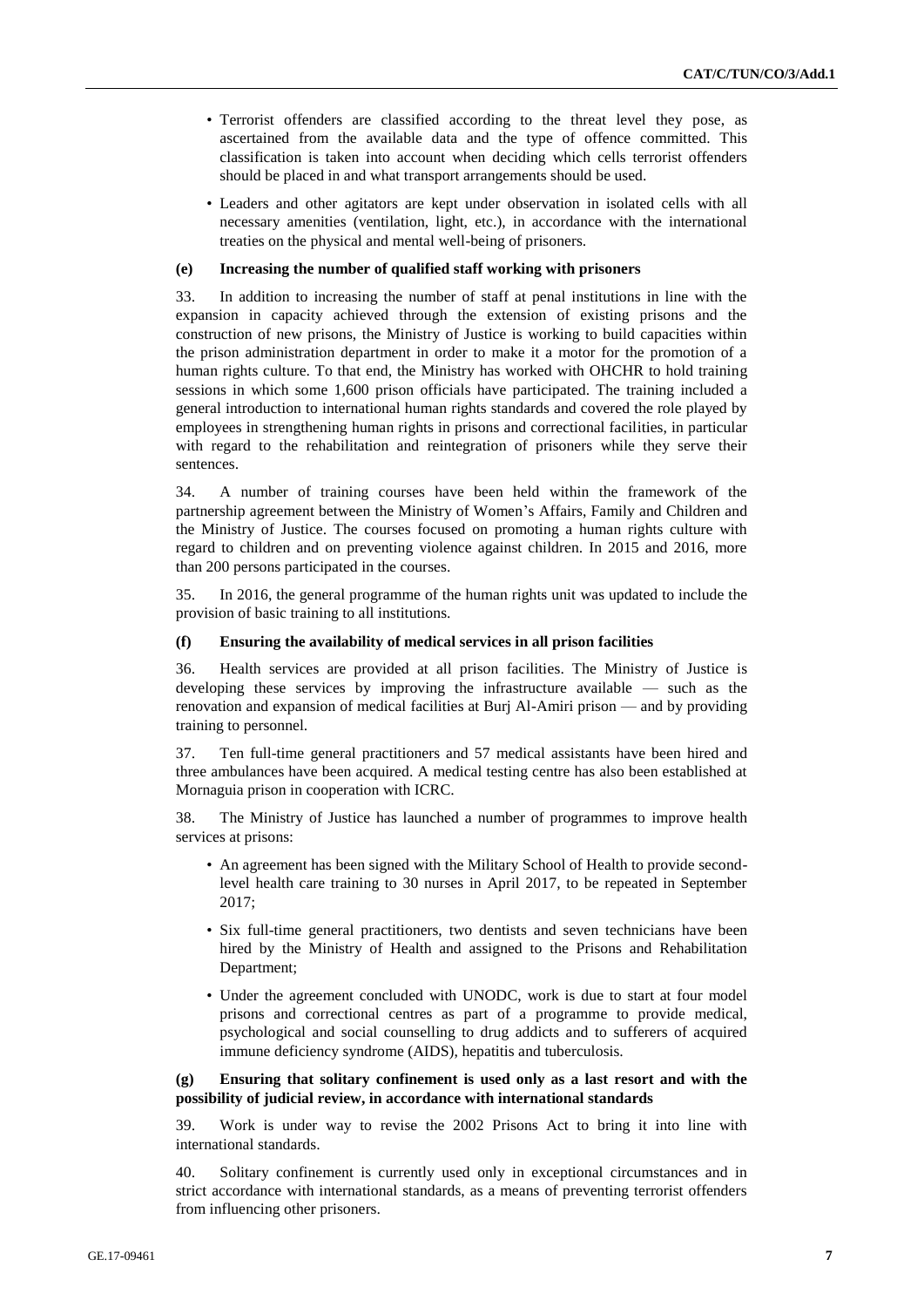# **Third: Recommendation of the Committee concerning transitional justice (paragraph 38 of the concluding observations)**

41. The Truth and Dignity Commission prepares annual budget assessments, which are discussed by the Assembly of the Representatives of the People. The Ministry of Finance is responsible for providing the requested funds and authorizing the necessary credit.

The Commission receives and examines complaints and petitions concerning allegations of violations, in accordance with article 40 of Basic Law No. 53 of 24 December 2013, and refers all verified cases of serious human rights violations to the Public Prosecutor, in accordance with article 42 of the same Law. Article 8 provides that the Public Prosecutor must refer the cases to the judicial chambers established for that purpose in accordance with decree No. 2887 of 8 August 2014. The Commission is informed of any subsequent steps taken by the judicial authorities.

43. Article 40 of the Transitional Justice Act states that the Commission must work with the relevant agencies to take all appropriate measures to protect witnesses, victims and experts and all other persons who provide testimony — regardless of their involvement in the offence in question — by providing security guarantees, protecting them from attack and other crimes and maintaining their anonymity.

44. As regards transitional measures, the Government has provided temporary compensation to victims in need, in particular elderly persons, women, children, persons with disabilities or special needs, the sick, and vulnerable groups, until the relevant decisions and rulings on damages are issued under the framework of transitional justice (article 12 of the Transitional Justice Act).

45. In accordance with article 11 of the Transitional Justice Act, the State must provide sufficient reparations for damages in proportion to the severity of the violation and the situation of each victim, taking into account the possibilities available to the State at that time.

46. The Transitional Justice Act sets out clear standards for reparations, which cover financial and moral compensation, rehabilitation, apologies, restoration of rights and reintegration. Reparations may be claimed individually or collectively, in accordance with article 11.

47. The Act recognizes all victims without discrimination. A victim is defined as any person who suffers harm as a result of a violation committed under the terms of the Act, regardless of whether the claim is made individually, collectively or by a legal person. The definition also covers family members of a victim who have suffered harm as a result of their proximity to the victim in accordance with the provisions of public law, in addition to any person who has suffered damages while providing assistance to victims or attempting to protect victims against harm. The definition applies to all regions in which the people have been marginalized or systematically excluded.

48. In accordance with article 39 of the Transitional Justice Act, the Truth and Dignity Commission is the independent entity charged with instituting a comprehensive programme for individual and collective reparations for victims of violations. As such, it is responsible for:

- Acknowledging violations suffered by victims and making reparations to those victims, taking account of any earlier administrative or judicial decisions or steps taken on behalf of the victims;
- Upholding the necessary standards for the payment of compensation to victims;
- Determining methods for the payment of compensation, taking into consideration the estimates of compensation to be paid;
- Taking urgent temporary measures to identify and compensate victims.

49. Article 41 of the Transitional Justice Act establishes the Dignity and Rehabilitation Fund for Victims of Tyranny.